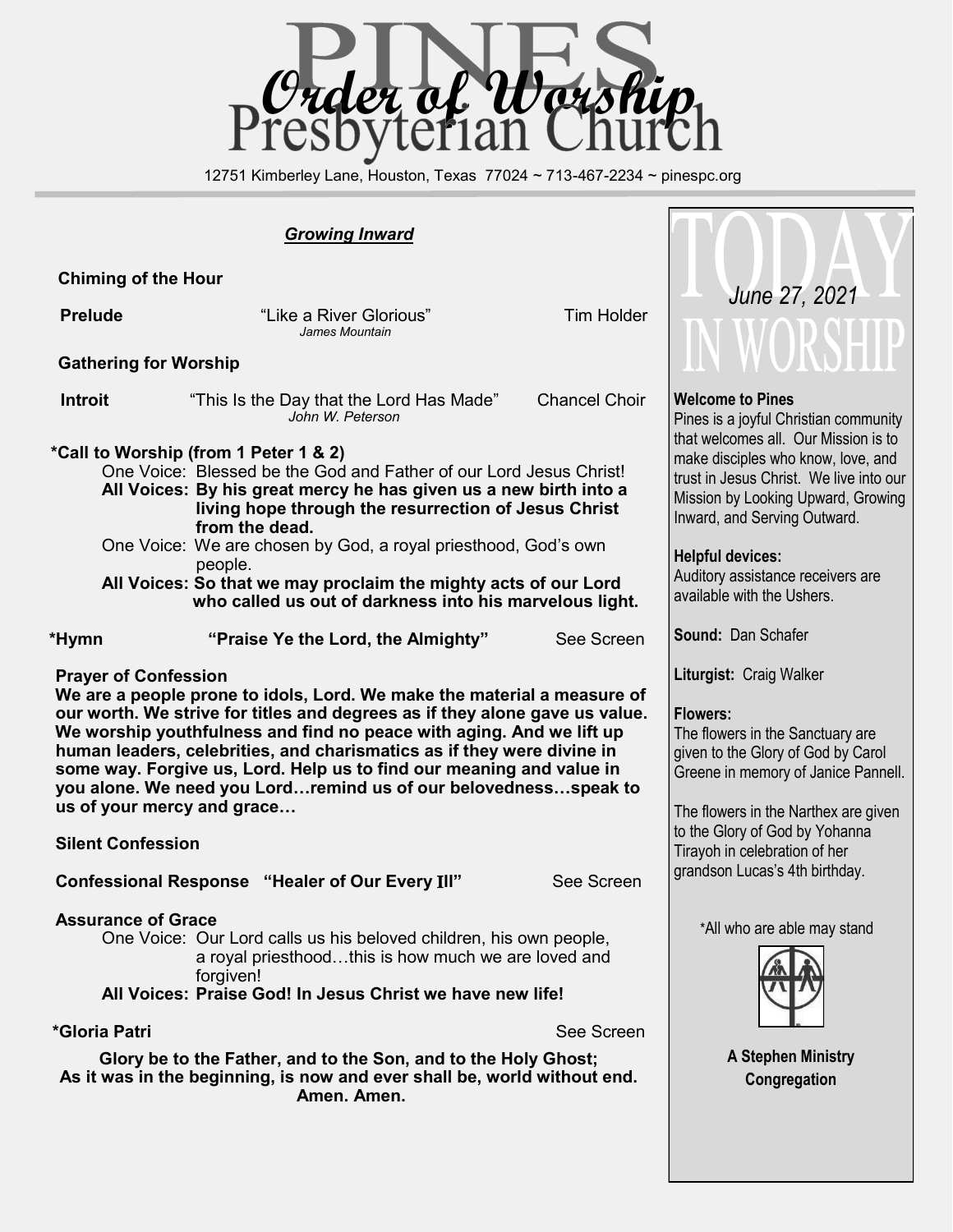## *Looking Upward*

 **Children's Message**

 **This, this is where children belong, welcomed as part of the worshiping throng. Water, God's Word, bread and cup, prayer and song: This is where children belong. This is where children belong.**

|                                                                                                                                                                                                                       | This is where children belong. This is where children belong.                                                                                                                                   |                                                                                   | day our daily bread; and re      |  |
|-----------------------------------------------------------------------------------------------------------------------------------------------------------------------------------------------------------------------|-------------------------------------------------------------------------------------------------------------------------------------------------------------------------------------------------|-----------------------------------------------------------------------------------|----------------------------------|--|
| <b>Sacrament of Baptism</b>                                                                                                                                                                                           | (daughter of Claire and Brian Schultz)                                                                                                                                                          | our debts, as we forgive<br>debtors; and lead us no<br>temptation, but deliver us |                                  |  |
| <b>Apostle's Creed</b>                                                                                                                                                                                                |                                                                                                                                                                                                 |                                                                                   | For thine is the kingdom         |  |
| Maker of heaven and earth,                                                                                                                                                                                            | I believe in God, the Father almighty,                                                                                                                                                          |                                                                                   | power and the glory, fo<br>Amen. |  |
| born of the Virgin Mary,<br>suffered under Pontius Pilate,<br>was crucified, dead, and buried;<br>he descended into hell;<br>he ascended into heaven,<br>and sitteth on the right hand<br>of God the Father Almighty; | and in Jesus Christ his only Son, our Lord;<br>who was conceived by the Holy Ghost,<br>the third day he rose again from the dead;<br>from thence he shall come to judge the quick and the dead. |                                                                                   |                                  |  |
| I believe in the Holy Ghost;<br>the holy catholic church;<br>the communion of saints;<br>the forgiveness of sins;<br>the resurrection of the body;<br>and the life everlasting. Amen.                                 |                                                                                                                                                                                                 |                                                                                   |                                  |  |
| <b>Hymn</b>                                                                                                                                                                                                           | "Baptized in Water"                                                                                                                                                                             | See Screen                                                                        |                                  |  |
| <b>First Reading</b>                                                                                                                                                                                                  |                                                                                                                                                                                                 | Ephesians 4:7,11-16                                                               |                                  |  |
| <b>Anthem</b>                                                                                                                                                                                                         | "Jesus My Lord, My God, My All"<br>G. Clement Martin                                                                                                                                            | <b>Chancel Choir</b>                                                              |                                  |  |
| <b>Second Reading</b>                                                                                                                                                                                                 |                                                                                                                                                                                                 | Philippians 4:1-9                                                                 |                                  |  |
| <b>Sermon</b>                                                                                                                                                                                                         | "Who Are We"                                                                                                                                                                                    | Rev. Bill Willis                                                                  |                                  |  |
|                                                                                                                                                                                                                       | <b>Serving Outward</b>                                                                                                                                                                          |                                                                                   |                                  |  |
|                                                                                                                                                                                                                       | <b>Commissioning of Mission Trip Participants</b>                                                                                                                                               |                                                                                   |                                  |  |
|                                                                                                                                                                                                                       | Thomas Babineck, Gillian Brady, Cassie Dorris, Ryan Flynn, Katherine Hafling,<br>Tristan Hammond, Ryan Lade, Marley Langston, Allie Liles                                                       |                                                                                   |                                  |  |
|                                                                                                                                                                                                                       | Melissa Gravett, Ron Langston Phil Wetz, Diane Wright                                                                                                                                           |                                                                                   |                                  |  |
|                                                                                                                                                                                                                       | Prayers of the People and the Lord's Prayer                                                                                                                                                     |                                                                                   |                                  |  |
| *Hymn                                                                                                                                                                                                                 | "The Church's One Foundation"                                                                                                                                                                   | See Screen                                                                        |                                  |  |
| *Charge and Benediction                                                                                                                                                                                               |                                                                                                                                                                                                 |                                                                                   |                                  |  |
| <b>Benediction Response</b>                                                                                                                                                                                           | "Blessed Assurance"                                                                                                                                                                             | See Screen                                                                        |                                  |  |
| <b>Sending Out The Light of Christ</b>                                                                                                                                                                                |                                                                                                                                                                                                 |                                                                                   |                                  |  |
| *Postlude                                                                                                                                                                                                             | "I've Got Peace Like a River"<br>Traditional                                                                                                                                                    | <b>Tim Holder</b>                                                                 |                                  |  |

Words printed by permission CCLI 998238 Portions of our liturgy are from The Abingdon Worship Annual 2020. Copyright © 2019 by Abingdon Press. Used by permission.

## **The Lord's Prayer**

Our Father, who art in heaven, hallowed be thy name. Thy kingdom come, thy will be done, on earth as it is in heaven. Give us this daily bread; and forgive us debts, as we forgive our ors; and lead us not into ion, but deliver us from evil. ne is the kingdom and the er and the glory, forever. Amen.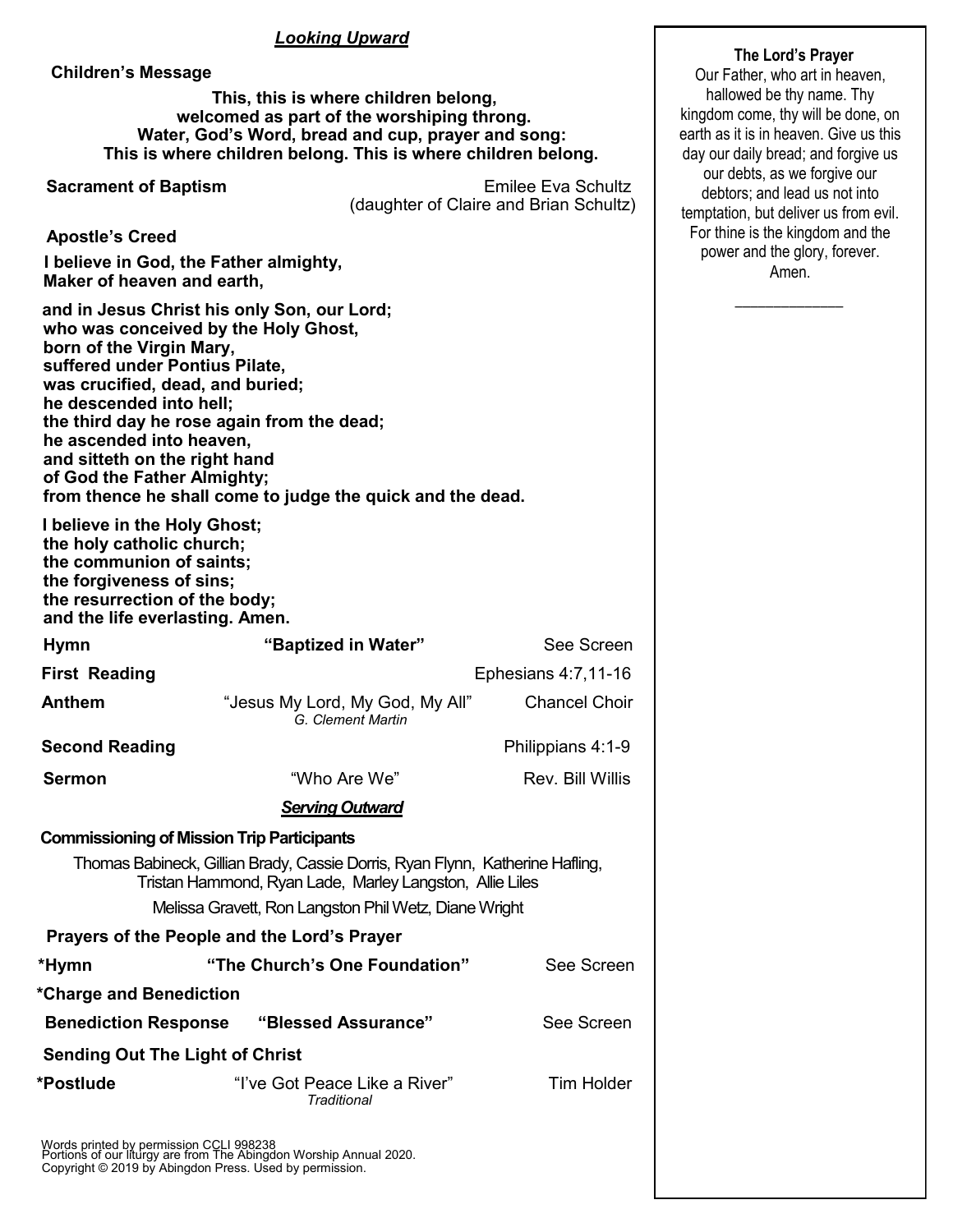# *Calendar for the Week of June 27, 2021*

| Today     | p.m.             | 5:00                                                    | In-Car-Nation Worship  Fellowship Hall                                                                                                                                                                                        |
|-----------|------------------|---------------------------------------------------------|-------------------------------------------------------------------------------------------------------------------------------------------------------------------------------------------------------------------------------|
| Monday    | p.m.<br>p.m.     | 6:00<br>6:30                                            | Calendar Meeting With Moderators                                                                                                                                                                                              |
| Tuesday   | a.m.             | 7:00                                                    | Men's Bible Study(Meet by Zoom)                                                                                                                                                                                               |
| Wednesday | p.m.             | 1:00<br>7:00<br>8:00                                    | Weekly Prayer Team(Meet by Zoom)<br>Choir Rehearsal cancelled this week                                                                                                                                                       |
| Thursday  | p.m.             | 1:00<br>5:30                                            | Lectionary Bible Study (Meet by Zoom)                                                                                                                                                                                         |
| Friday    | a.m./p.m.        |                                                         |                                                                                                                                                                                                                               |
| Saturday  | a.m/p.m.<br>p.m. | 6:00                                                    |                                                                                                                                                                                                                               |
| Sunday    | a.m/p.m.         | 9:00<br>9:15<br>9:00<br>9:15<br>10:00<br>10:15<br>10:45 | Adult Sunday School Fellowship Hall<br>Children's Family Style Sunday SchoolW12<br>Youth Sunday SchoolHigh School Room<br>Coffee Fellowship Fellowship Hall<br>Worship ServiceSanctuary/Live Streaming on Web<br>and Facebook |
|           | p.m.             | 5:00                                                    | In-Car-Nation Worship  Fellowship Hall                                                                                                                                                                                        |





**Instagram.com/pineshouston**

**Get the latest announcements and reminders right before events happen. Find us here: https://twitter.com/HoustonPines.** 

 **Find us on Facebook facebook.com/PinesPresbyterianChurch** 

 **The newsletter is available in the Narthex for those unable to access it online.** 

#### **SERMON NOTES**